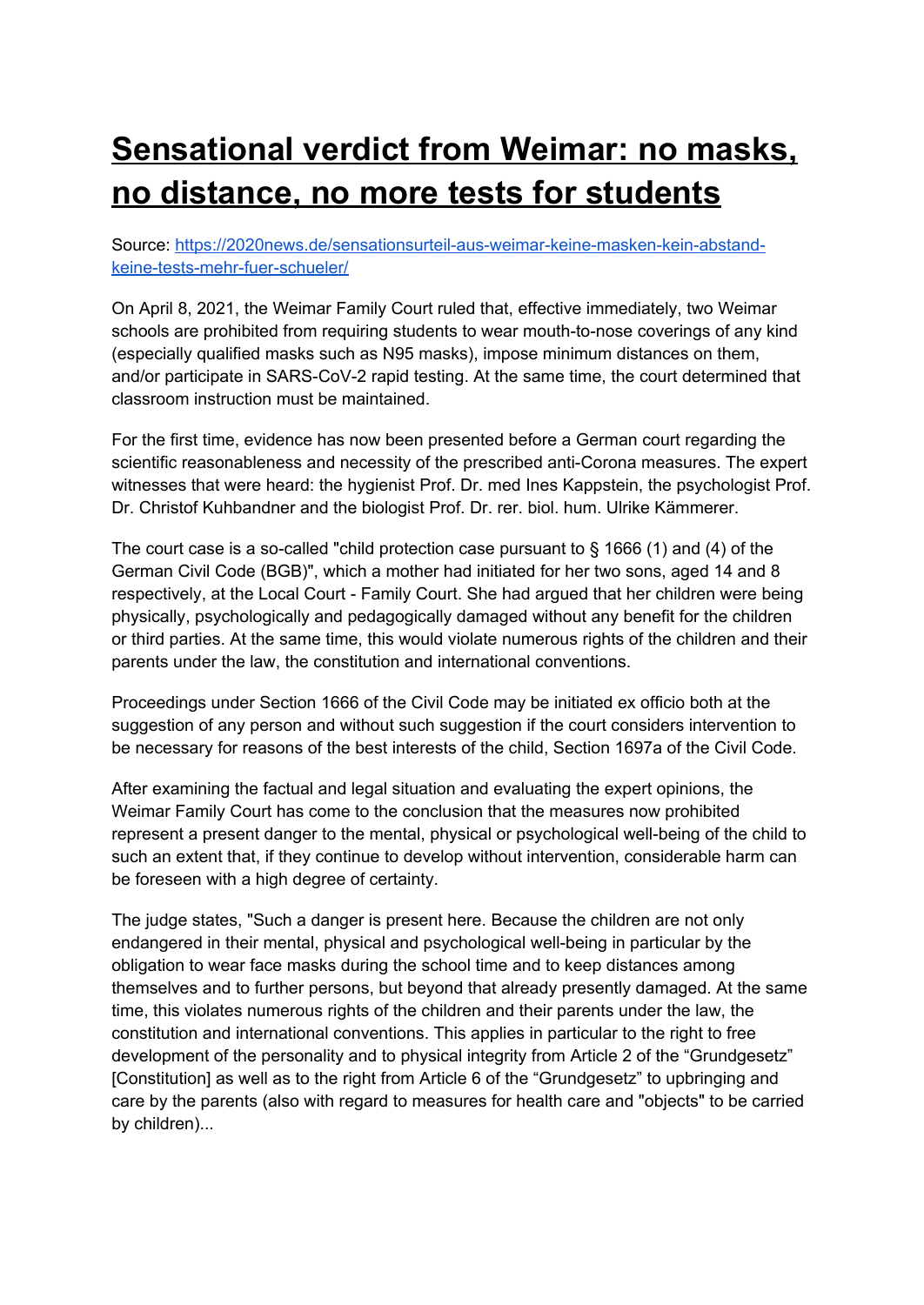The judge states: "The children are physically, psychologically and pedagogically damaged and their rights are violated without any benefit for the children themselves or third parties.

According to the court's conviction, the school administrators, teachers and others cannot invoke the state-law regulations on which the measures are based, because they are unconstitutional and thus void. Reason: they violate the principle of proportionality rooted in the rule of law (Articles 20, 28 of the "Grundgesetz").

"According to this principle, also referred to as the prohibition of excessiveness, measures intended to achieve a legitimate purpose must be suitable, necessary and proportionate in the narrower sense - that is, when the advantages and disadvantages they achieve are weighed against each other. The measures that are not evidence-based, contrary to Section 1 (2) IfSG [Infection Protection Act], are already unsuitable to achieve the fundamentally legitimate purpose pursued with them, to avoid overloading the healthcare system or to reduce the incidence of infection with the SARS-CoV- 2 virus. In any case, however, they are disproportionate in the narrower sense, because the significant disadvantages/collateral damage caused by them are not offset by any recognizable benefit for the children themselves or third parties," the judge said.

He clarifies: "Nevertheless, it must be pointed out that it is not the parties involved who would have to justify the unconstitutionality of the encroachments on their rights, but conversely the Free State of Thuringia, which encroaches on the rights of the parties involved with its state law regulations, would have to prove with the necessary scientific evidence that the measures it prescribes are suitable for achieving the intended purposes and that they are proportionate, if necessary. So far, this has not been done to any degree."

### 1. The lack of benefit of wearing masks and observing distance rules for the children themselves and third parties.

To the conviction of the court, the expert Prof. Kappstein, after evaluating all the international data on the subject of masks, stated that the effectiveness of masks for healthy persons in public is not supported by scientific evidence.

The ruling states, "Likewise, 'third-party protection' and 'unnoticed transmission,' which the RKI used to justify its 'reassessment,' are not supported by scientific facts. Plausibility, mathematical estimates, and subjective assessments in opinion pieces cannot replace population-based clinical-epidemiological investigations. Experimental studies on the filtering performance of masks and mathematical estimates are not suitable to prove effectiveness in real life. While international health authorities advocate the wearing of masks in public spaces, they also say that there is no evidence for this from scientific studies. On the contrary, all currently available scientific results suggest that masks have no effect on the incidence of infection. Throughout, all publications cited as evidence for the effectiveness of masks in public spaces do not support this conclusion. This also applies to the so-called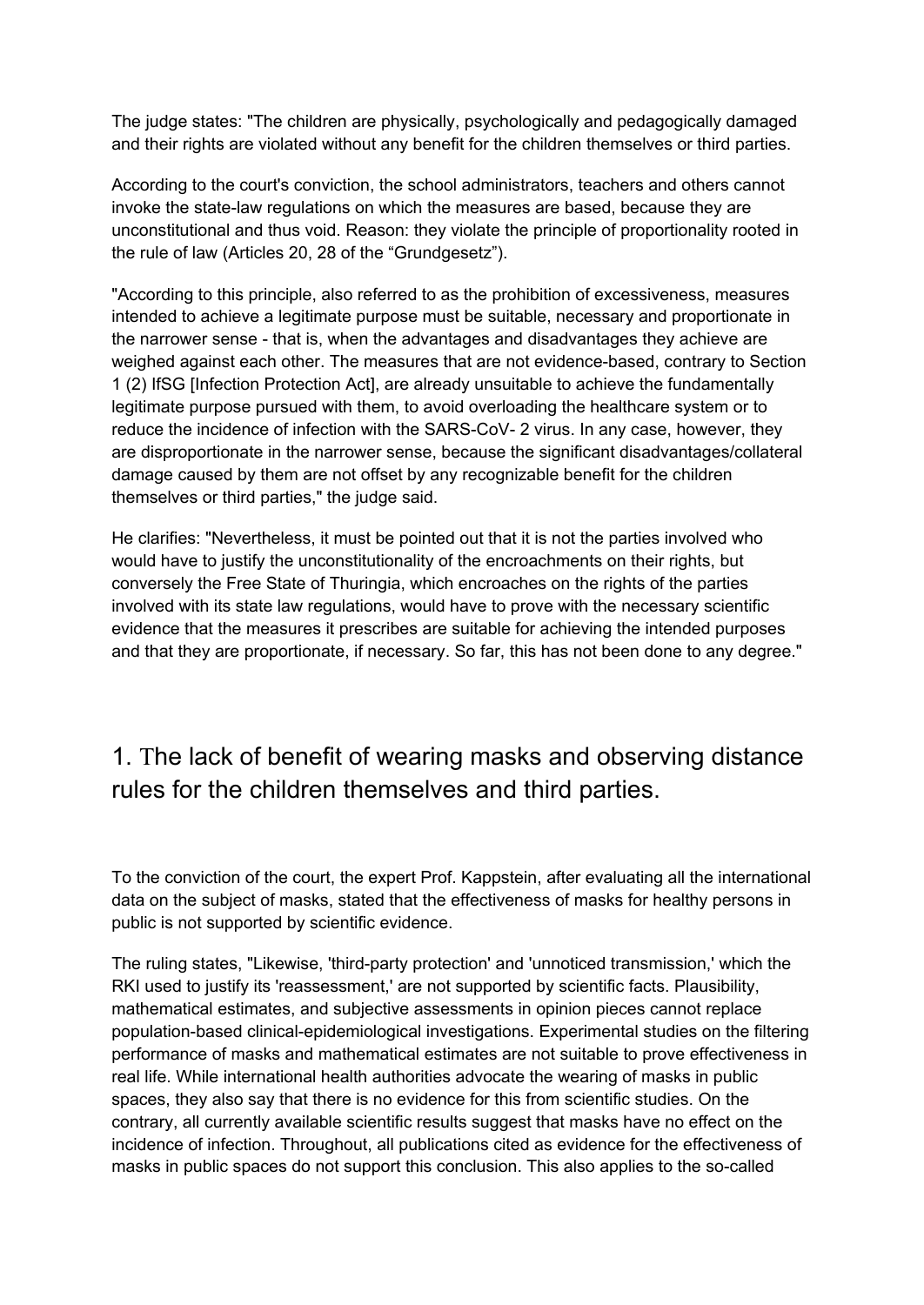Jena study, as the expert explains in detail in her report. This is because the Jena study like the vast majority of other studies a purely mathematical estimation or modeling study based on theoretical assumptions without real contact tracing with authors from the field of macroeconomics without epidemiological knowledge - fails to take into account, as explained in detail by the expert, the decisive epidemiological circumstance that the infection levels already declined significantly before the introduction of mandatory masks in Jena on April 6, 2020 (about three weeks later in the whole of Germany) and that there was already no longer a relevant incidence of infection in Jena at the end of March 2020."

The masks are not only useless, they are also dangerous, the court ruled: "Every mask must be worn properly, as the expert goes on to say, in order to be effective in principle. Masks can become a contamination risk if they are touched. However, on the one hand, they are not worn properly by the general public and, on the other hand, they are very often touched with the hands. This can also be observed with politicians who are seen on television. The population was not taught to use masks properly, it was not explained how to wash hands on the way or how to perform effective hand disinfection. It was also not explained why hand hygiene is important and that care must be taken not to touch the eyes, nose and mouth with the hands. The population was virtually left alone with the masks. The risk of infection is not only not reduced by wearing the masks, but increased by the incorrect handling of the mask. In her expert opinion, the expert sets this out in detail, as well as the fact that and for what reasons it is "unrealistic" to achieve the appropriate handling of masks by the population."

"Transmission of SARS-CoV-2 by 'aerosols,' i.e., airborne, is medically implausible and scientifically unproven. It represents a hypothesis based primarily on aerosol physicists who, according to the reviewer, are understandably unable to assess medical relationships from their area of expertise. The 'aerosol' theory is extremely harmful for human coexistence and leads to the fact that people can no longer feel safe in any indoor space, and some even fear infection by 'aerosols' outside buildings. Together with the 'unnoticed' transmission, the 'aerosol' theory leads to the fact that in every fellow human being an infection risk can be seen.

The changed statements of the policy on masks, first fabric masks in 2020, then since the beginning of 2021 either surgical masks or N95 masks, lack any clear line. Even though surgical masks and N95 masks are both medical masks, they have different functions and are therefore not interchangeable. Either the politicians who made these decisions themselves did not understand what which type of mask is suitable for in principle, or they are not interested in this, but only in the symbolic value of the mask. The mask decisions of the policy are not comprehensible from the technical view of the expert and, to put it mildly, can be described as implausible.

The expert further points out that there are no scientific studies on spacing outside of medical patient care. In summary, in her opinion, to the conviction of the court, only the following rules can be established in this regard:

1. keeping a distance of about 1.5 m (1 - 2 m) in case of vis-à-vis contacts, if one of the two persons has symptoms of a cold, can be described as a reasonable measure. However, it is not proven in a scientific sense, but there is only evidence or can be called plausible that it is an effective measure to protect against pathogen contact by droplets of respiratory secretion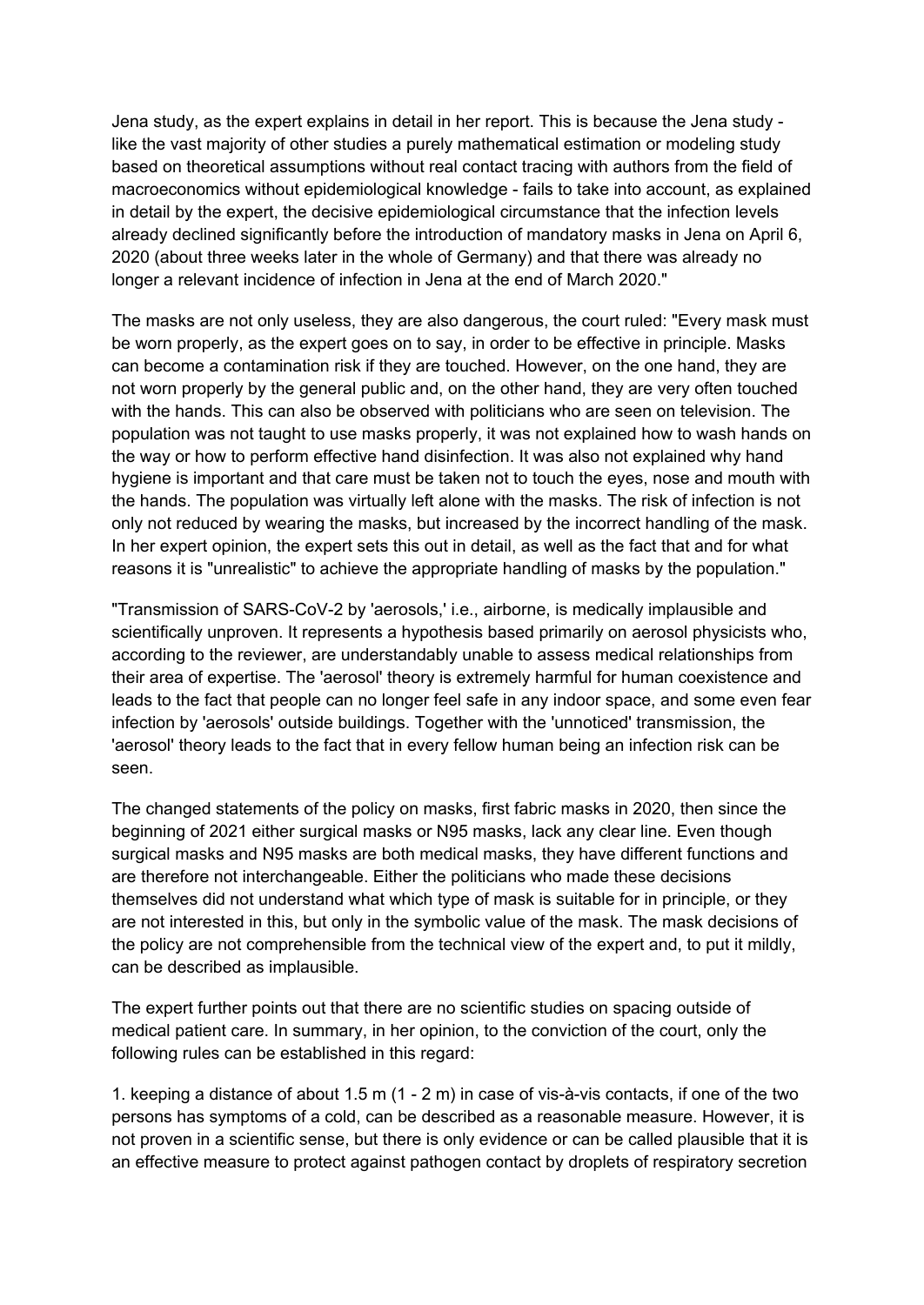when the person in contact has signs of a cold. An all-around distance, on the other hand, is not useful for protecting oneself when the contact person has a cold.

2. keeping an all-around distance or even just a vis-à-vis distance of about 1.5 m (1 - 2 m) when none of the persons present has signs of a cold is not supported by scientific data. However, this greatly impairs the coexistence of people and especially carefree contact among children, without any apparent benefit in terms of protection against infection.

3. close contacts, i.e. under 1.5 m (1 - 2 m), among pupils or between teachers and pupils or among colleagues at work, etc., do not pose a risk even if one of the two contacts has signs of a cold, because the duration of such contacts at school or even among adults somewhere in public is far too short for droplet transmission to occur. This is also shown by studies from households where, despite living in close quarters with numerous skin and mucosal contacts, few members of the household become ill when one has a respiratory infection."

Regarding the transmission rates of symptomatic, pre-symptomatic and asymptomatic people, the court follows Prof. Kappstein's assessment. It writes:

"Presymptomatic transmissions are possible, according to her, but not inevitable. In any case, according to her, they are significantly lower when real contact scenarios are evaluated than when mathematical modeling is used.

From a December 2020 systematic review with meta-analysis on Corona transmission in households, she contrasts a higher but still not excessive transmission rate in symptomatic index cases of 18% with an extremely low transmission in asymptomatic cases of only 0.7%. Thus, the possibility that asymptomatic persons, formerly referred to as healthy persons, transmit the virus is meaningless."

In summary, the court states, "There is no evidence that facemasks of various types can reduce the risk of infection by SARS-CoV-2 at all, or even appreciably. This statement is true for people of all ages, including children and adolescents, as well as asymptomatic, presymptomatic, and symptomatic individuals.

On the contrary, it is more likely that the even more frequent hand-face contacts when wearing masks will increase the risk of coming into contact with the pathogen oneself or bringing fellow humans into contact with it. There is no risk of infection to the normal population, either in public or in private, that could be reduced by wearing face masks (or other measures). There is no evidence that compliance with distance requirements can reduce the risk of infection. This is true for people of all ages, including children and adolescents."

Even according to the extensive findings of the expert Prof. Dr. Kuhbandner, there is "no high-quality scientific evidence to date that the risk of infection can be significantly reduced by wearing face masks. According to the expert, the recommendations of the RKI and the S3 guideline of the professional societies are based on observational studies, laboratory studies on the filter effect, and modeling studies, which provide only low and very low evidence, because no really valid conclusions can be drawn from such studies on the effect of masks in everyday life and at schools due to the underlying methodology. In addition, the results of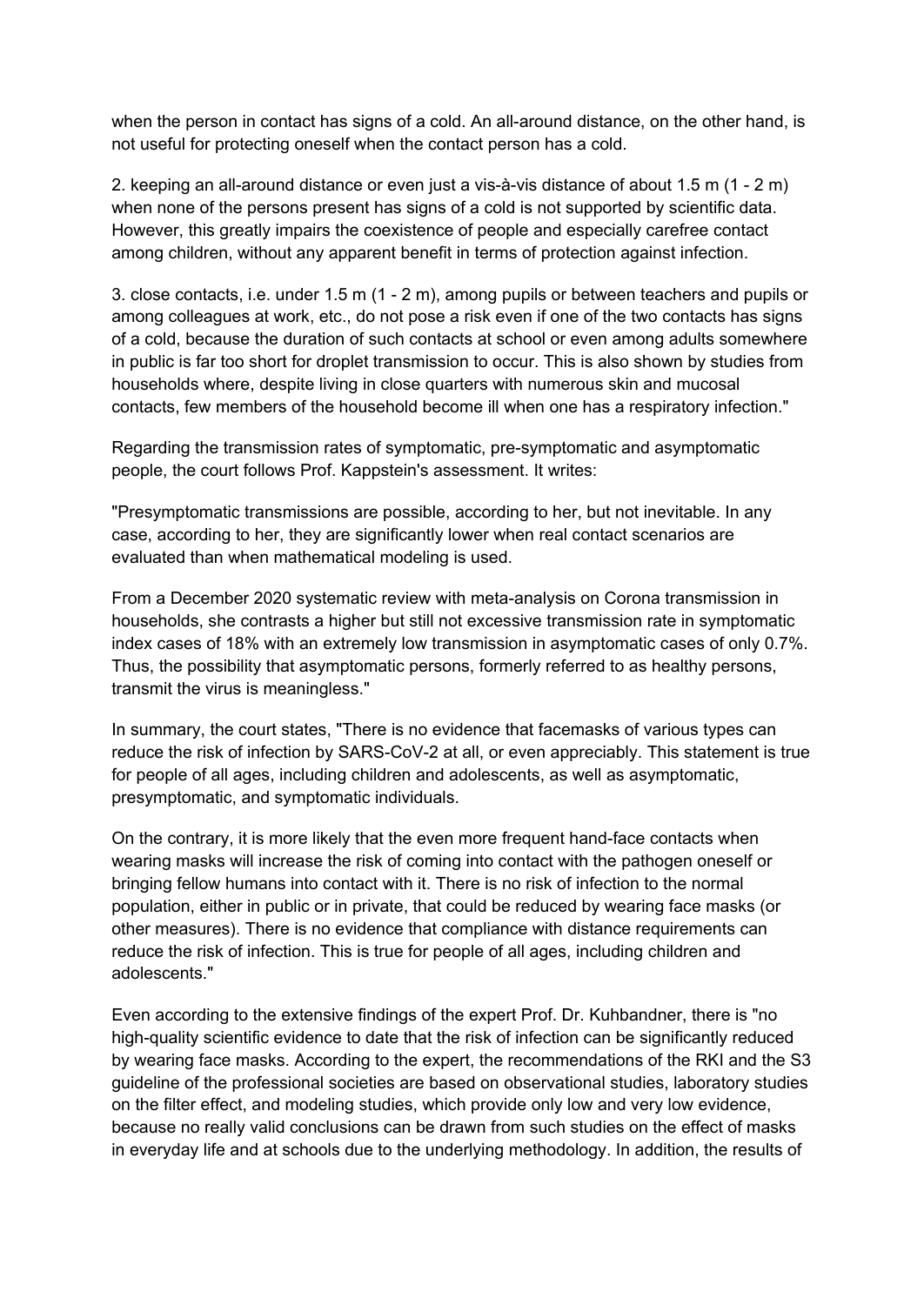individual studies are heterogeneous, and more recent observational studies also provide conflicting findings."

The judge states, "In addition, the achievable magnitude of the reduction in risk of infection by mask-wearing at schools is in itself very small, because infections occur very rarely at schools even without masks. Accordingly, the absolute risk reduction is so small that a pandemic cannot be combated in a relevant way... According to the expert's explanations, the currently allegedly rising infection figures among children are in reality very likely due to the fact that the number of tests among children has increased significantly in the preceding weeks. Since the risk of infection at schools is very small in itself, even a possible increase in the infection rate with the new virus variant B.1.1.7 in the order of magnitude assumed in studies is not expected to significantly increase the spread of the virus at schools. This small benefit is countered by numerous potential side effects on the physical, psychological, and social well-being of children, from which numerous children would have to suffer to prevent a single infection. The expert presents these in detail on the basis of, among other things, the side effect register published in the scientific journal 'Monatsschrift Kinderheilkunde'."

## 2. The unsuitability of PCR tests and rapid tests for measuring the incidence of infection.

Regarding the PCR test, the court writes: "Already the expert Prof. Dr. med. Kappstein points out in her expert opinion that only genetic material can be detected with the PCR test used, but not whether the RNA originates from viruses capable of infection and thus capable of replication (= reproduction).

Also the expert Prof. Dr. rer. biol. hum. Kämmerer also confirms in her expert opinion on molecular biology that a PCR test - even if it is performed correctly - cannot provide any information on whether a person is infected with an active pathogen or not.

This is because the test cannot distinguish between "dead" matter\*, e.g. a completely harmless genome fragment as a remnant of the body's own immune system's fight against a cold or flu (such genome fragments can still be found many months after the immune system has "taken care" of the problem) and "living" matter, i.e. a "fresh" virus capable of reproducing.

For example, PCR is also used in forensics to amplify residual DNA present from hair residues or other trace materials by PCR in such a way that the genetic origin of the perpetrator(s) can be identified ("genetic fingerprint").

So, even if everything is done "correctly" when performing the PCR including all preparatory steps (PCR design and establishment, sample collection, preparation and PCR performance), and the test is positive, i.e.: detects a genome sequence which may also exist in one or even the specific "Corona" virus (SARS-CoV-2), this does not mean under any circumstances that the person who was tested positive is infected with a replicating SARS-CoV-2 and consequently infectious = dangerous for other persons.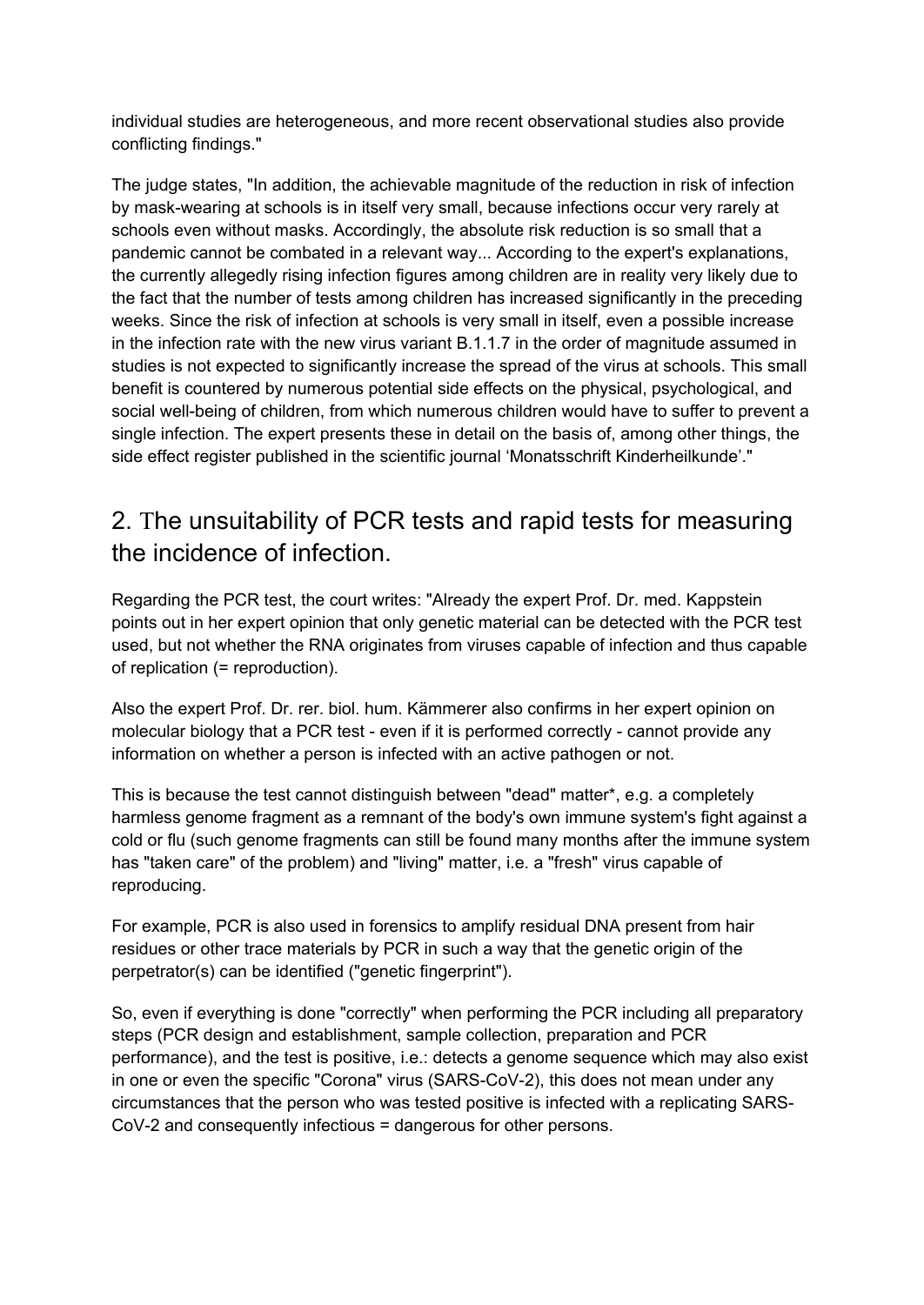Rather, for the determination of an active infection with SARS-CoV-2, further, and specifically diagnostic methods such as the isolation of replicable viruses must be used.

Independently of the principal impossibility to determine an infection with the virus SARS-CoV-2 with the PCR-test, the results of a PCR-test depend, according to the explanations of the expert Prof. Dr. Kämmerer, on a number of parameters which, on the one hand, cause considerable uncertainties and, on the other hand, can be manipulated in such a way that many or few (apparently) positive results are obtained.

Of these sources of error, two striking ones are to be singled out.

One of these is the number of target genes to be tested. In accordance with WHO guidelines, the number of target genes to be tested has been successively reduced from the original three to one.

The expert calculates that the use of only one target gene to be tested in a mixed population of 100,000 tests with not a single person actually infected would result in 2,690 false positives based on a mean error rate determined in an 'INSTAND' interlaboratory test. Using 3 target genes would result in only 10 false positives.

If the 100,000 tests performed were representative of 100,000 citizens of a city/county within 7 days, this reduction in target genes used alone would result in a difference of 10 false positives versus 2,690 false positives in terms of "daily incidence" and, depending on this, the severity of the restrictions on citizens' liberty taken.

If consistently the correct "target number" of three or even better (as e.g. in Thailand) up to 6 genes had been used for the PCR analysis, the rate of positive tests and thus the "7-day incidence" would have been reduced almost completely to zero.

On the other hand, the so-called ct value, i.e. the number of amplification/doubling steps up to which the test is still considered "positive", is one of the sources of error.

The expert points out that, according to unanimous scientific opinion, all "positive" results that are only detected after 35 cycles have no scientific (i.e.: no evidence-based) basis. In the ct range 26-35, the test can only be considered positive if matched with viral culture. In contrast, the RT-qPCR test for the detection of SARS-CoV-2, which was propagated worldwide with the help of the WHO, was (and following it all other tests based on it as a blueprint) set to 45 cycles without defining a ct value for "positive".

In addition, when using the RT-q-PCR test, the WHO Information Notice for IVD Users 2020/05 must be observed (No. 12 of the court's legal notice). According to this, as far as the test result does not correspond to the clinical findings of an examined person, a new sample has to be taken and a further examination has to be carried out as well as differential diagnostics; only then can a positive test be counted according to these guidelines.

https://www.who.int/news/item/20-01-2021-who-information- notice-for-ivd-users-2020-05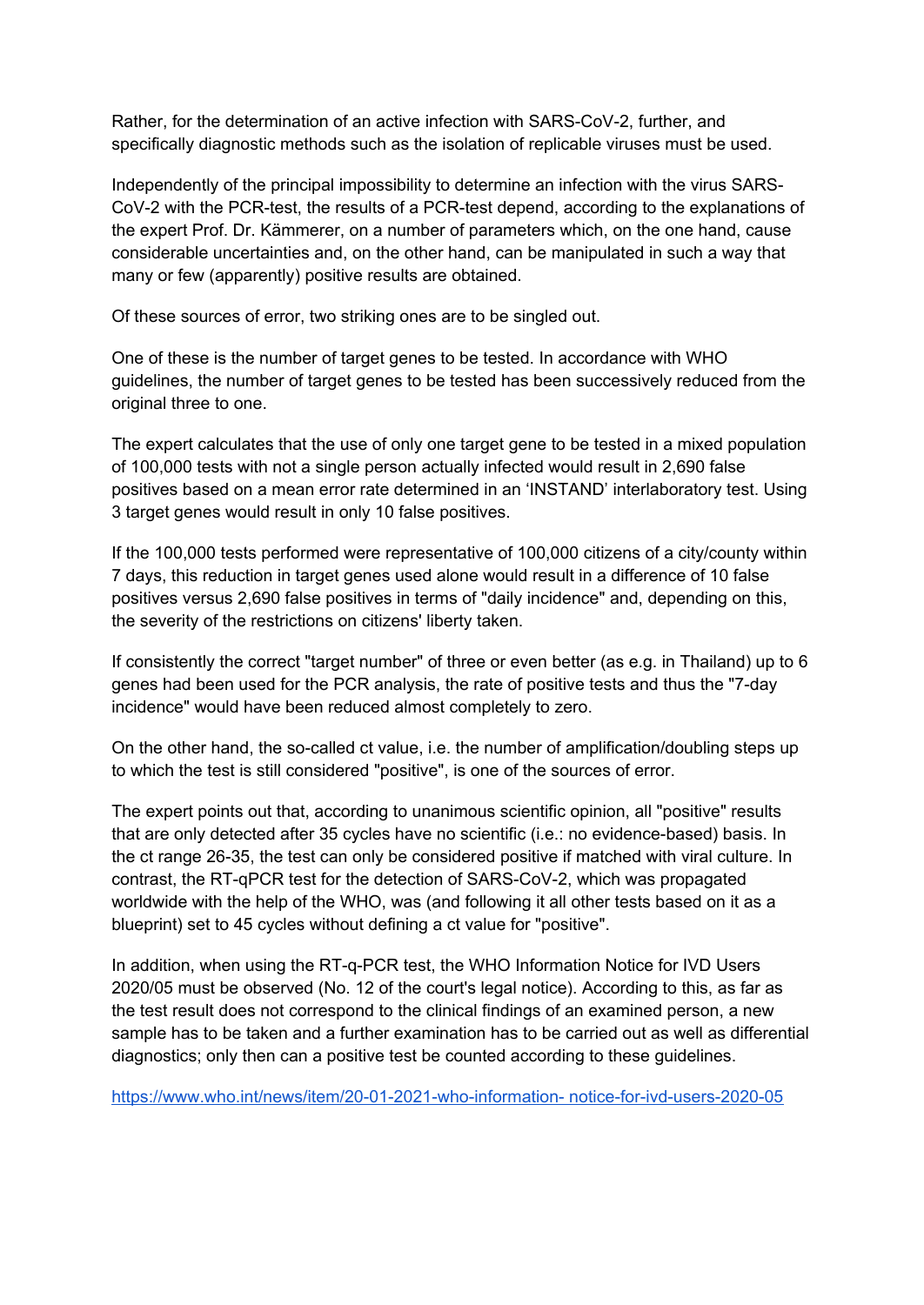According to the expert opinion, the rapid antigen tests used for mass testing cannot provide any information about infectivity, as they can only detect protein components without any connection to an intact, reproducible virus.

In order to allow an estimation of the infectivity of the tested persons, the respective positive test (similar to the RT-qPCR) would have to be individually compared with the cultivability of viruses from the test sample, which is impossible under the extremely variable and unverifiable test conditions.

Finally, the reviewer points out that the low specificity of the tests causes a high rate of false positives, which result in unnecessary personnel (quarantine) and societal (e.g., schools closed, "outbreak notifications") consequences until they turn out to be false alarms. The error effect, i.e., a high number of false positives, is particularly strong in tests on symptomless individuals.

It remains to be stated that the PCR test used, as well as the antigen rapid tests, as proven by the expert opinion, are in principle not suitable for the detection of an infection with the virus SARS-CoV-2. In addition, the described and other sources of error listed in the expert opinion with serious effects, so that an adequate determination of the infection with SARS-CoV-2 in Thuringia (and nationwide) is not rudimentarily available.

In any case, the term "incidence" is misused by the state legislature. Incidence" actually means the occurrence of new cases in a defined group of persons (repeatedly tested and, if necessary, medically examined) in a defined period of time, cf. no. 11 of the legal notes of the court. In fact, however, undefined groups of persons are tested in undefined periods of time, so that both what is passed off as "incidence" are merely simple reporting rates.

In any case, according to a meta-study by medical scientist and statistician John Ioannidis, one of the most cited scientists in the world, published in a WHO bulletin in October 2020, the infection fatality rate is 0.23%, which is no higher than for moderately severe influenza epidemics.

#### https://www.who.int/bulletin/online\_first/BLT.20.265892.pdf

Ioannidis also concluded in a study published in January 2021 that lockdowns have no significant benefit.

### 3. The violation of the right to informational self-determination by rapid tests in schools.

The right to informational self-determination as part of the general right of personality in Article 2(1) of the German "Grundgesetz" is the right of individuals to determine for themselves in principle the disclosure and use of their personal data. This personal data also includes a test result. Moreover, such a result is a personal health "data" within the meaning of the General Data Protection Regulation (GDPR), which in principle is nobody's business.

This encroachment on fundamental rights is also unconstitutional. This is because, given the concrete procedures of the testing process in schools, it seems unavoidable that numerous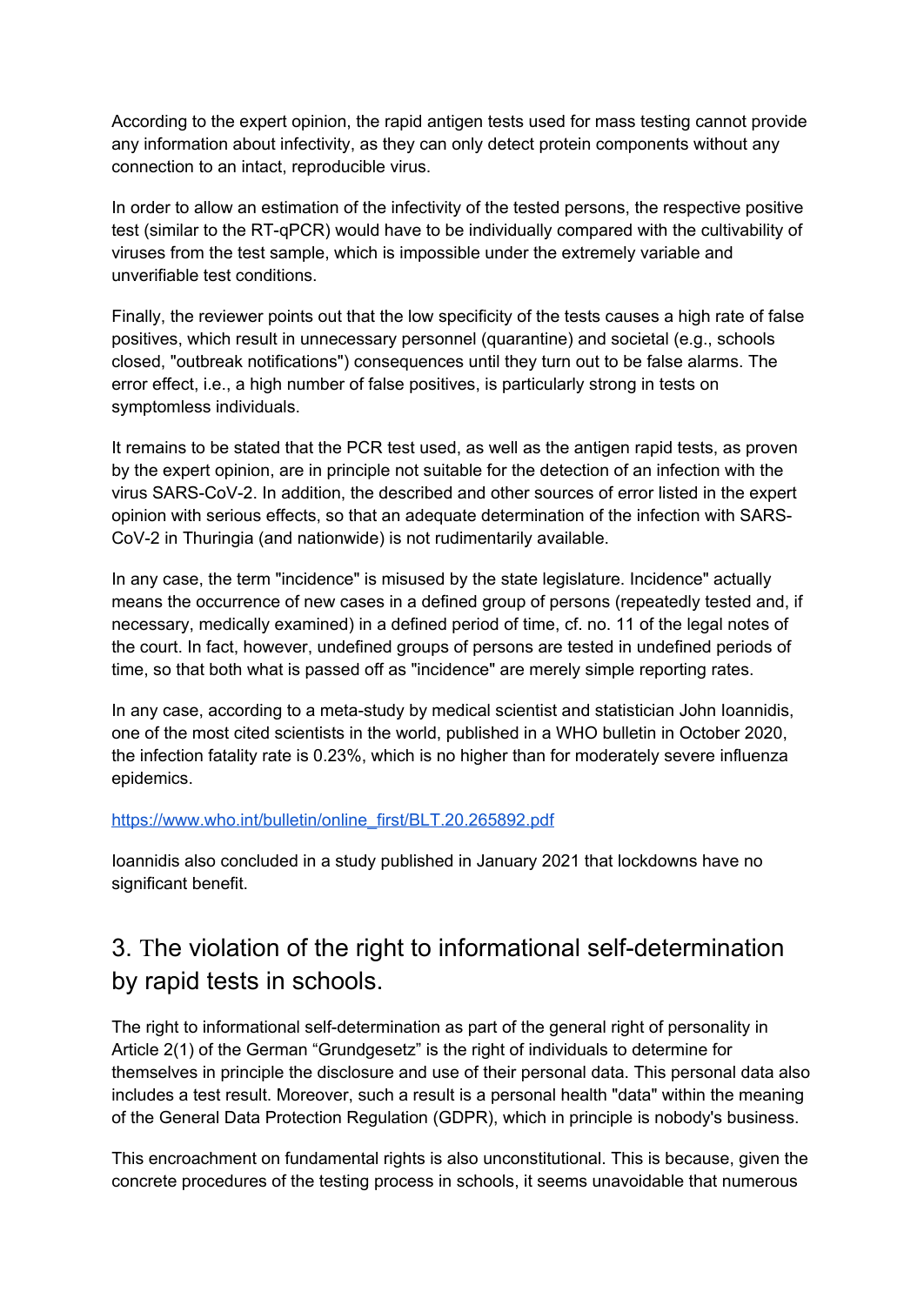other people (fellow students, teachers, other parents) would become aware of a "positive" test result, for example.

Incidentally, this applies accordingly if similar test barriers are erected in the case of access to shopping or cultural events.

In addition, any mandatory testing of schoolchildren under state law is already not covered by the Infection Protection Act - irrespective of the fact that the latter itself is subject to considerable constitutional concerns.

Pursuant to Section 28 IfSG [Infection Protection Act], the competent authorities may take the necessary protective measures in the manner specified therein if "sick persons, suspected sick persons, suspected infected persons or excretors" are identified. According to § 29 IfSG, these persons can be subjected to observation and must then also tolerate the necessary examinations.

In its decision of 02.03.2021, Ref.: 20 NE 21.353, the Bavarian Administrative Court of Appeal rejected the idea of considering employees in nursing homes to be ill, suspected of being ill or excretors from the outset. This is likely to apply to students as well. However, classification as suspected of being infected is also out of the question.

According to the case law of the Federal Administrative Court, anyone who has had contact with an infected person with sufficient probability is considered to be suspected of being infected within the meaning of Section 2 No. 7 IfSG; mere remote probability is not sufficient. It is necessary that the assumption that the person concerned has ingested pathogens is more probable than the opposite. The decisive factor for a suspicion of infection is exclusively the probability of a past infection process, cf. judgment of 22.03.2012 - 3 C 16/11 - juris marginal no. 31 et seq. The BayVGH, loc. cit., has rejected this for employees in nursing professions. Nothing else applies to schoolchildren.

# 4 The Right of Children to Education and Schooling

Schoolchildren are not only subject to compulsory education under state law, but also have a legal right to education and schooling.

This is also derived from Articles 28 and 29 of the UN Convention on the Rights of the Child, which is applicable law in Germany.

According to this, all contracting states must not only make attendance at elementary school compulsory and free of charge for all, but must also promote the development of various forms of secondary education of a general and vocational nature, make them available and accessible (!) to all children and take appropriate measures such as the introduction of free education and the provision of financial support in cases of need. The educational goals from Article 29 of the UN Convention on the Rights of the Child must be adhered to."